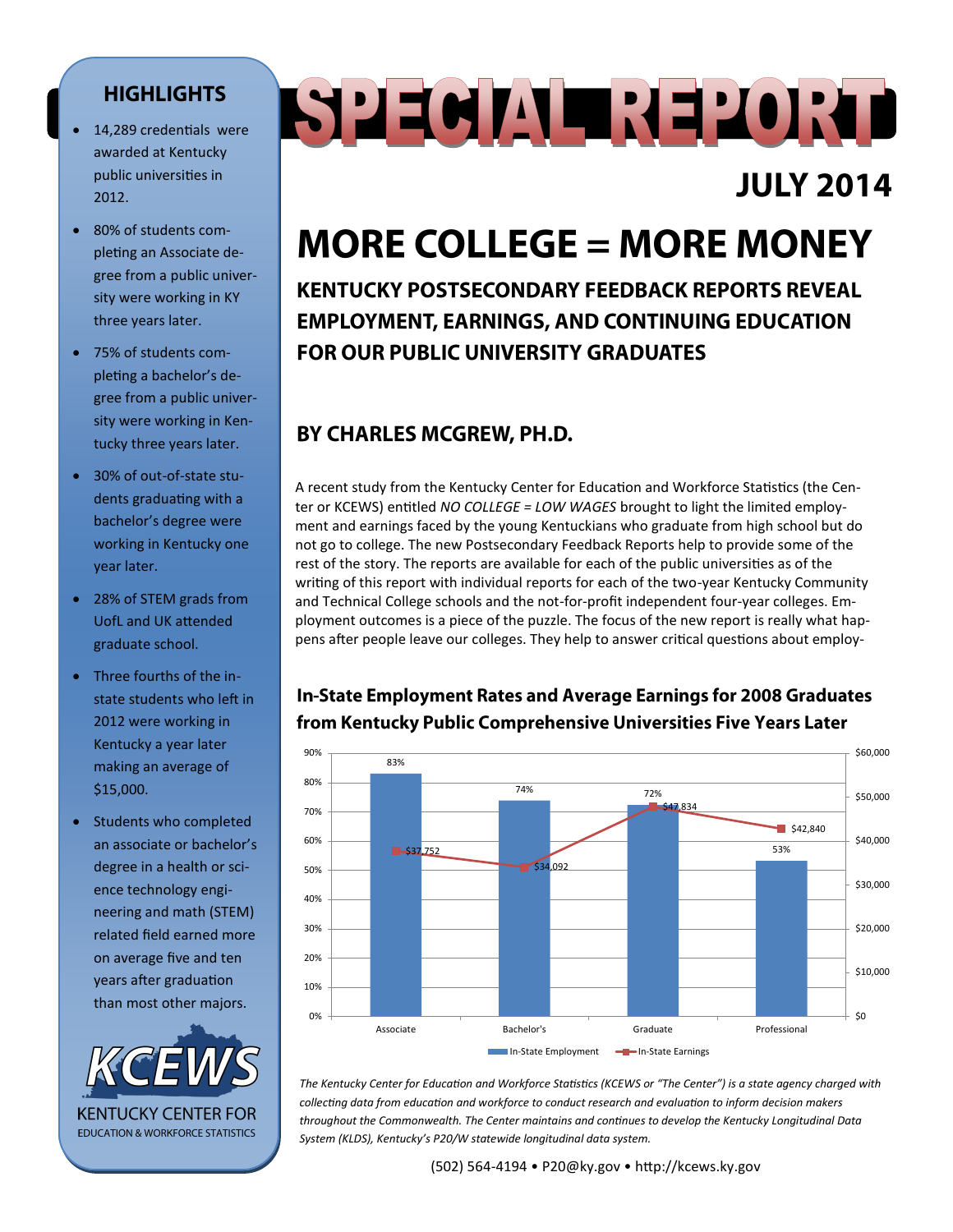#### In-State Employment Rates and Average Earnings for 2008 Graduates from Kentucky Public **Research Universities Five Years Later**



ment and earnings, whether people are transferring or going on to graduate school, and what happens to the people who drop-out and leave without finishing a degree.

By linking education and employment data together the Center has identified the college enrollment and transfer patterns of Kentuckians in-state and out-of-state as well as trends regarding their employment rates and earnings in Kentucky. The employment data is linked through the state's Unemployment Insurance system which includes employment and wage data for an estimated 90 percent of people who work in the state of Kentucky. The Center is working to include information in the near future about people who leave Kentucky and how their employment opportunities and wages compare to those of the people who stay in the Commonwealth.

On average, people who drop-out or leave college after taking at least some courses earn about twice as much in the following year as high school graduates earn in their first year in Kentucky's workforce. The leavers earned more, on average in that first year than high school graduates who had been out of school and in the workforce for three years. People who completed an associate or bachelor's degree, earned on average two to three-times as much three years after college than the high school graduates who had been working for three years.

As expected some fields like science, technology, engineering and math (STEM) as well as health care, earn more than others. However, all the fields on average produced graduates with earnings considerably higher than the people who didn't attend college. STEM on average also produced more graduates who entered graduate school after completing their bachelor's degrees. While the idea of going to school a few more years may not appeal to everyone, people who completed a graduate or professional degree earned considerably more than people who completed a bachelor's degree.

#### **Employment in Kentucky**

More than 80 percent of the students who completed an Associate and approximately 75 percent of those who completed a bachelor's degree from a public university were identified as working in Kentucky three years after graduation. Graduate degree completers were a little less likely to stay in state but still more than 60 percent did. About two-thirds of the professional degree earners from the University of Kentucky and the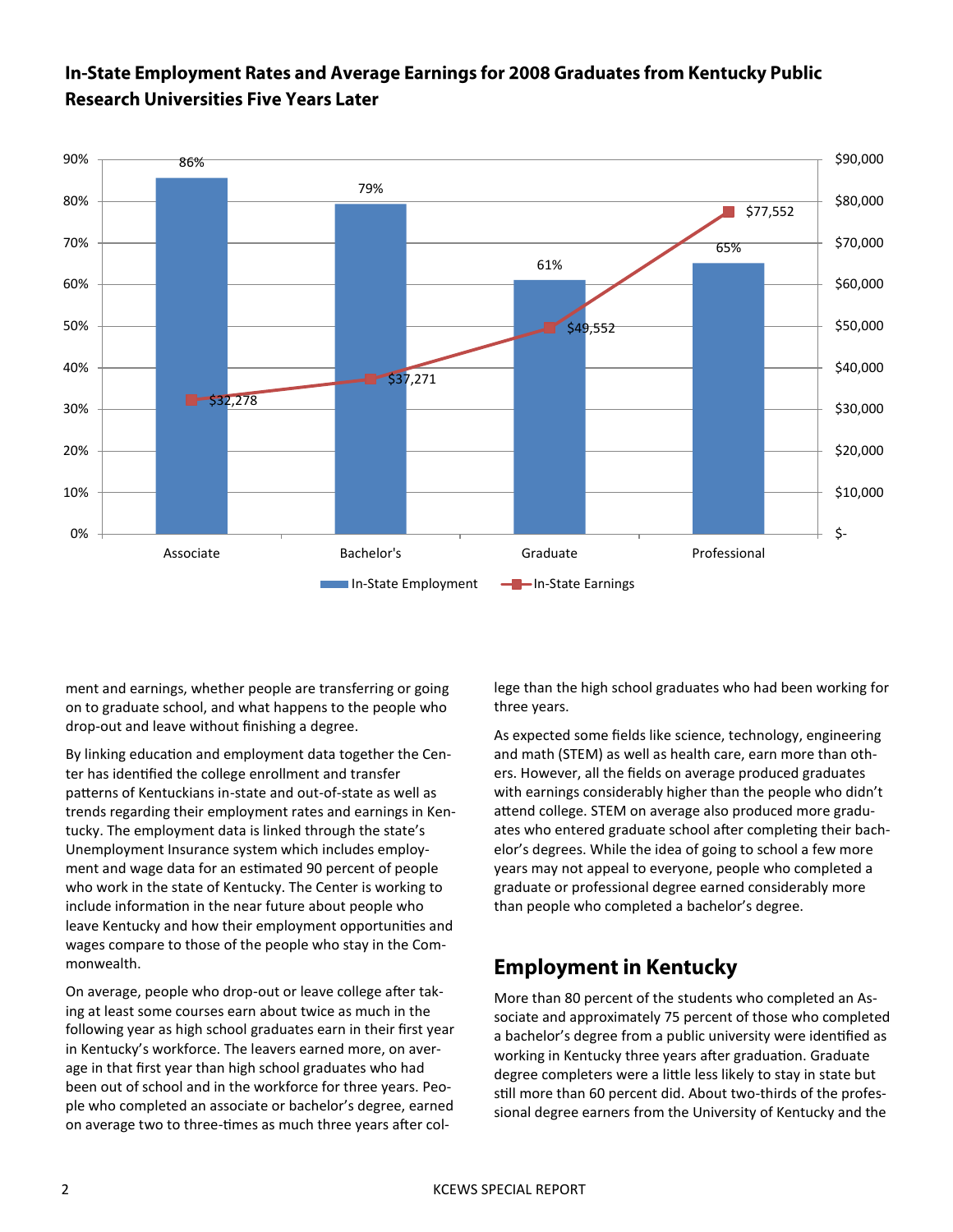University of Louisville stayed in state to work and a little over half of the graduates from the Northern Kentucky University law school did so as well.

Students from Kentucky were more likely to stay in the state to work than students from out-of-state. Overall, more than 80 percent of the Kentucky students who graduated with a bachelor's degree from one of the Commonwealth's public universities were working in Kentucky a year later compared to less than 30 percent of the out-of-state students.

National data indicates that people with more education tend to earn more, be unemployed less, and have more opportunities to be mobile. The fact that we only found 60 to 80 percent of the graduates in Kentucky's workforce means that the majority of others are probably employed somewhere else. Over time we see Kentucky employment rates dropping from the 80s and 90s a year after graduation to rates in the 50s, 60s, and 70s for graduates who have been in the workforce. Kentucky is losing a number of college graduates over time. Ten years after graduation only about half of the high-wage, high-demand fields like STEM bachelor's degree earners appear to still be working in Kentucky. This raises questions about opportunities and wage comparability in Kentucky.

#### **Earnings**

On average graduates who completed an associate degree at the public comprehensive universities were earning more than their counterparts who completed a bachelor's degree three and five-years after college. This is only true because the universities only offer specific high-wage, high-demand, two-year programs like Nursing so they cannot be compared to all fouryear programs. When comparing associate degree earnings to earnings from graduates with a bachelor's degree in the same field, more education in general translates into more income, which is what most people would expect to see. These reports do not compare wages or employment rates for associate degree programs to those at KCTCS. Those reports as well as reports for graduates from the independent colleges in Kentucky will be released within a few weeks.

All college majors are not created equal in terms of employment opportunities and earnings. Wages vary to a large degree based on graduates' academic programs. For example, students who completed an associate or bachelor's degree in a health or Science Technology Engineering and Math (STEM) related field earned more on average five and ten years after graduation than most other majors. Health and many STEM



#### In-State Average Earnings for 2008 Graduates from Kentucky Public Universities Five Years Later for **Graduates from Health Programs by Credential Level**